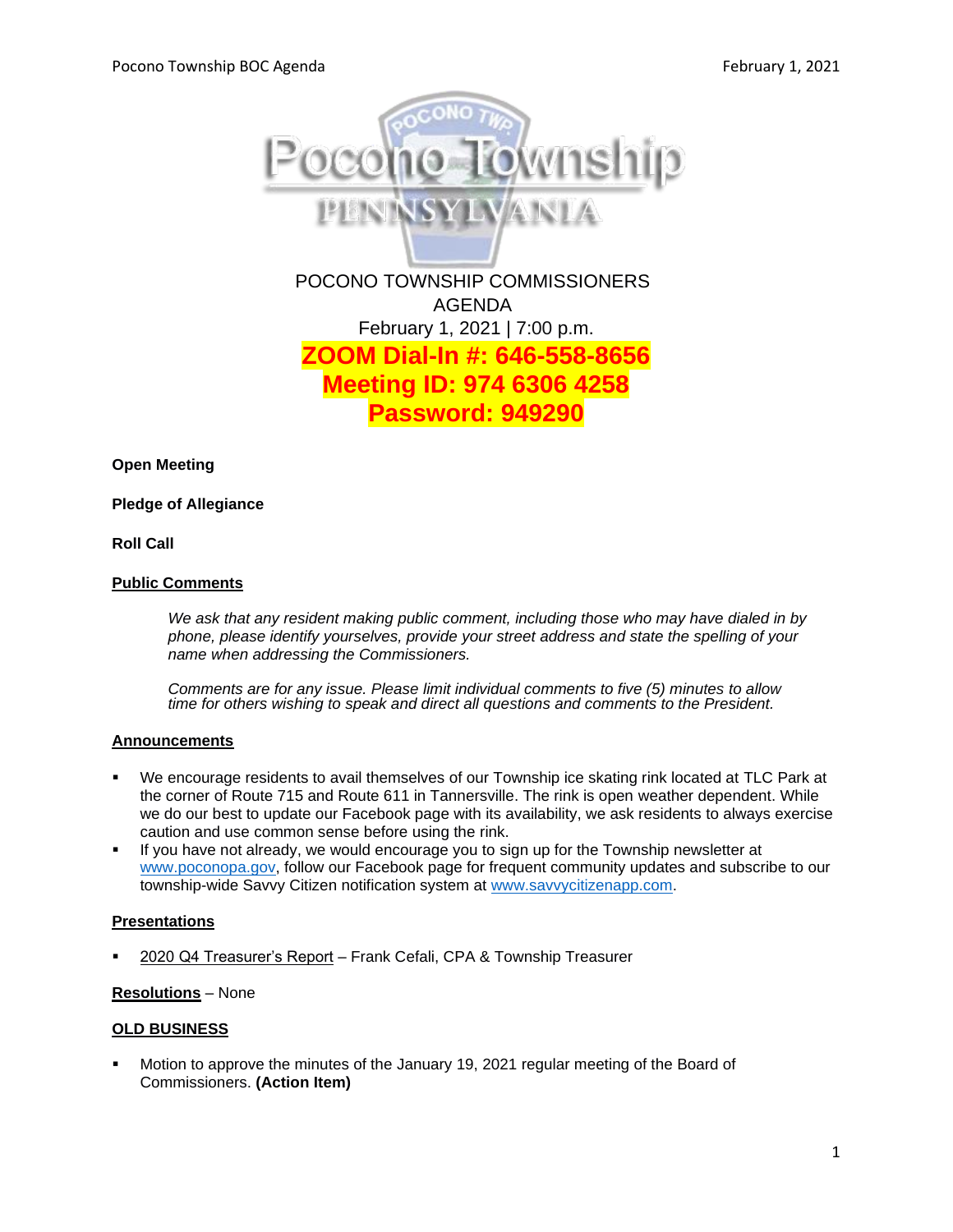### **NEW BUSINESS**

**1. Personnel –** None

### **2. Financial Transactions**

- a. Motion to ratify vouchers payable received through January 28, 2021 in the amount of \$103,234.86. **(Action Item)**
- b. Ratify gross payroll for pay periods ending January 24, 2021 in the amount of \$101,029.92. **(Action Item)**
- c. Motion to approve vouchers payable received through January 28, 2021 in the amount of \$70,457.09. **(Action Item)**
- d. Motion to approve sewer operating fund expenditures through January 28, 2021 in the amount of \$5,227.28. **(Action Item)**
- e. Motion to approve capital reserve fund expenditures through January 28, 2021 in the amount of \$85,541.00. **(Action Item)**

#### 3. **Travel/Training Authorizations**

LTAP Flagger Training – Motion to approve flagger training for 12 members of the public works crew at Jackson Township, Monroe County on April 19th. Cost is PSATS rate of \$50 per person.

#### **Report of the President**

Richard Wielebinski

- Discussion regarding amendments to the Pocono Township Transient Dwelling Unit ordinance **(Possible Action Item)**
- Motion to advertise Pocono Township's amended sign ordinance for public hearing on March 15, 2021 and to send the ordinance to the Monroe County Planning Commission for review **(Possible Action Item)**

#### **Commissioner Comments**

Jerrod Belvin – Vice President

- COVID-19/Emergency Management Update
- **FEMA Flood Mitigation grant application**

Ellen Gnandt – Commissioner

Amusement Tax receipts for Q4 of 2020

Jerry Lastowski – Commissioner

Follow-up regarding Christmas Eve UGI incident on S.R. 314

Keith Meeker – Commissioner

PMCCCI Health & Safety Issues - Zoning Inspection(s)

## **Reports**

**Zoning –** None

**Emergency Services**